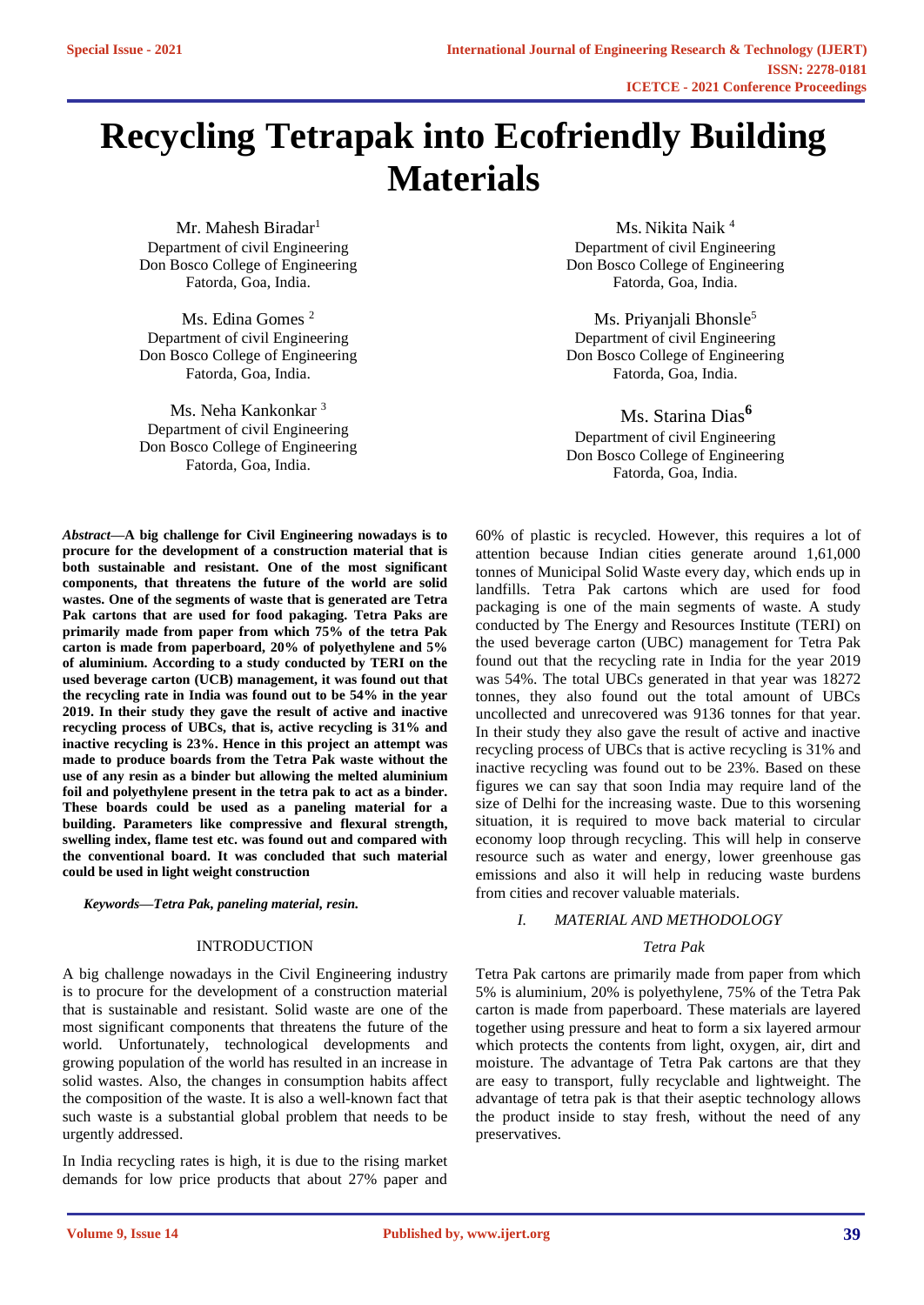

Fig 1: Layers of Tetra Pak.

1) Polyethylene - protects against outside moisture

2) Paperboard - for stability and strength and smoothness

3) Polyethylene - adhesion layer;

4) Aluminium foil - oxygen, flavour and light barrier

5) Polyethylene - adhesion layer

6) Polyethylene - seals in the liquid.

## II. METHODOLOGY

It is normally seen that boards made from tetra pak material are made by collecting raw material, cleaning and drying, shredding the tetra pak pieces, blending with resin, moulding and pressing using hydraulic press machine, cooling the board and letting it to finish. The methodology of casted tetra pak board adopted is

#### **collecting raw material**

**Cleaning**: Cartons should be cleaned properly to remove any unwanted materials present in cartons such as milk, juice etc. two or three times. It should be cleaned with clean water.

# **Drying**

**Shredding**: Shredding of tetra pak cartons into small pieces. The size of the tetra pak should be uniform for better binding with each other.

**Moulding**: Boards were made in required size and thickness **Heating**: once the shredded pieces are properly placed in the moulds the hot press machine is kept at  $170^{\circ}$ C to  $180^{\circ}$ C for 5 to 7min at 25 kg/cm sq.

**Cooling**: Then it is cooled at room temperature.

The conventional board considered is 10 x 10x 0.8 cm with resin as a binder material and the casted boards size is 7.0 x 7.0 x 1.5 cm without using resin as a binder but allowing the melted alumninium and polyethylene to act as a binder.

#### III. TEST

#### Flexure Test.

Three-point bending test setup was used for conducting flexural test. The tests were performed using an IMAL universal testing machine. Flexural strength of all tested samples was determined. Five specimens of each sample were used and their average values reported.

#### Thickness Swelling and Water Absorption and.

Thickness swelling, density and water absorption of the composite's boards were determined. The water absorption and thickness swelling test samples were measured and weighed. Specimens were immersed in water at a temperature of 20°±1°C. Thickness swelling and water absorption and performance of the composites were determined after 2 hours and 24 hours immersion period. Thickness swelling and water absorption values of the specimens after 2 hours and 24 hours water soaking period were calculated based on the weight and initial thickness of each specimen.

#### Density test

This test is conducted on the specimen immediately after taking out the specimen from the heating condition. Weigh the Tetra Pak board on the weighing machine (W). Find the volume of the board (V). Calculate density.

#### Compression Test

The boards are taken out of hot press and kept for cooling. The dimension of the boards are measured accurately.

The specimen is centrally placed on the platform in such a way that the load is applied on the other sides of boards as casted except top and bottom.

The load is applied gradually and the load at which the specimens fail is noted.

Three such specimens are tested for compressive crushing strength in the same manner as described above and the average compressive strength is determined.

Fire Test

Light a candle. Then the test specimens' edge is held horizontally over the flame for about 60 seconds. Observe the specimen to note the changes in its physical characteristics check if the board catches fire, if there is release of smoke, change in colour of flame, check for any sort of distortion or deformation of the board.

#### Drilling Test

Take the specimen and tighten the board. Mark the point to be drilled. Drill the marked spot using different types of drill bits. Check and note the any sort of distortion of the Tetra Pak boards

## IV. RESULTS

According to the compressive strength test conducted on both conventional tetra Pak board and casted tetra Pak board it was noted that the casted tetra Pak board showed compressive strength of 6.19 N/mm<sup>2</sup> compared to conventional tetra Pak board which had compressive strength of 4.0 N/mm<sup>2</sup>.

The flexural test conducted on conventional tetra Pak board and casted tetra Pak board gave results which showed that the casted tetra Pak board had flexural strength of 0.97 N/mm<sup>2</sup> and conventional tetra Pak board has flexural strength of  $0.067$  N/mm<sup>2</sup>.

The density of the conventional tetra Pak board and casted tetra Pak board was seen that the density of casted tetra Pak board was 1.14 kg/cm<sup>3</sup> and the density of conventional tetra Pak board was 8.75 kg/cm<sup>3</sup>.

Moisture content test conducted on both the boards, showed that moisture content of casted tetra Pak board was 5.63% and the moisture content of conventional tetra Pak board was 4.28%. Fire test on casted boards is slight fumes were observed the board did not catch fire on exposure to flame for 60 seconds the layers of the board were intact and the board did not produce any residue.